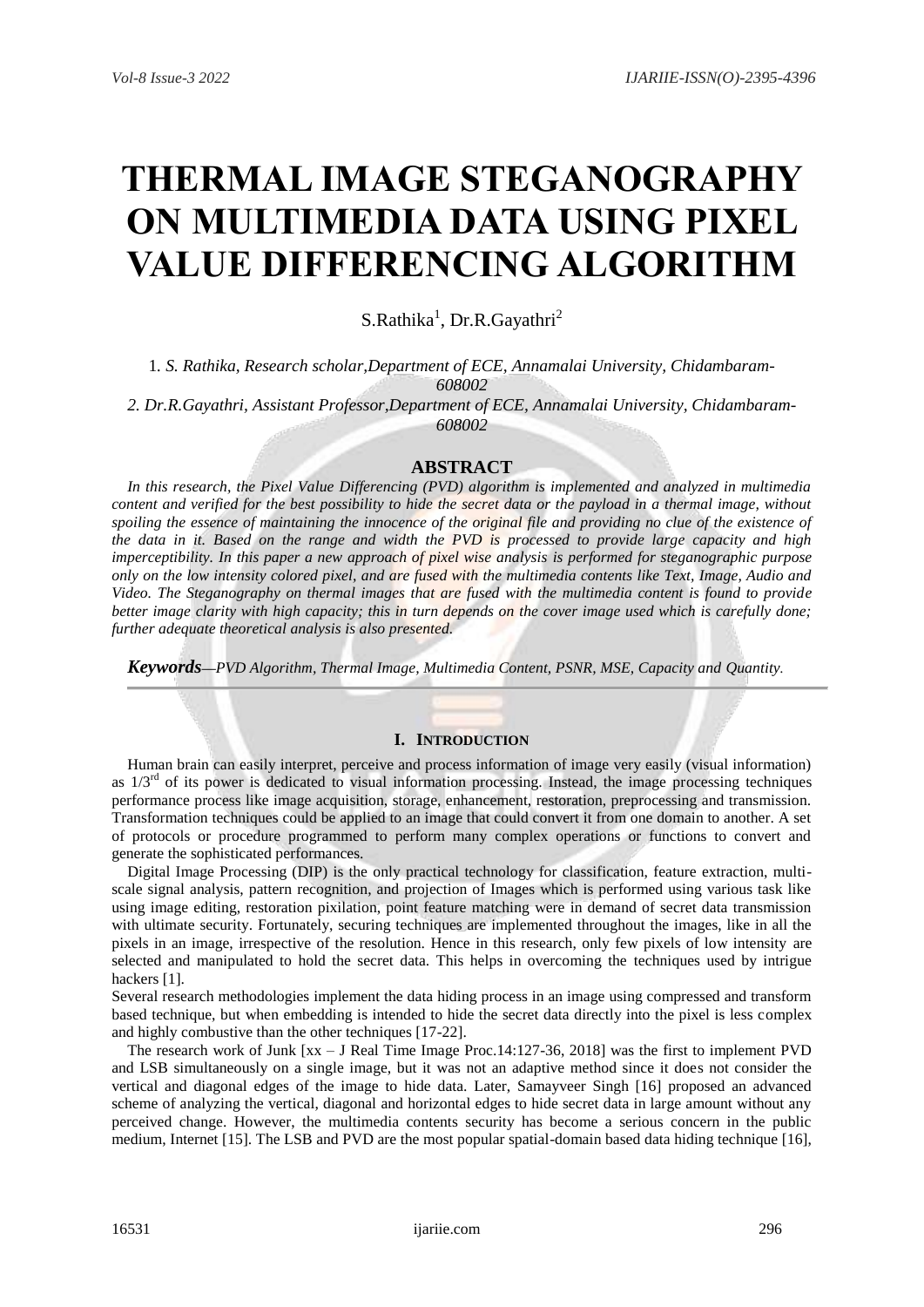that are simple and easy to embed but it may cause frequency attacks on the stego image. Wu and Tsai [23] proposed a PVD approach to hide a secret message into gray-valued images by determining the difference of each pair of the pixels and embed into the cover image using the vertical, horizontal and diagonal edges without perceiving any change. The quality of the image at the receiver end is analyzed with the measurements of PSNR and MSE. The following section presents the research in various aspects and it is discussed, formulated in detail

## **II. METHODOLOGY**

- Embedding using PVD algorithm is made by dividing the cover images (i.e., thermal image) into adjacent non-overlapping pixels.
- Existing hybrid schemes implemented on all the pixels of the cover image, considering vertical, horizontal and diagonal edges to increase the capacity.
- In this paper, the existing algorithm is replaced with the proposed scheme by selecting the region of interest based on the color component available in the cover image.
- The stego image is hidden in the multimedia components like text, audio, image and video to analyze the capacity, robustness without reducing the quality of the innocent image.

 Since the secret data is appended only in few pixels of the cover image, the decoding may require several iterations even for the desired receiver. To solve this issue, the steganography is implemented only in the low intensity colors available in the thermal image, say blue, which has 3% visibility comparatively with red and green.

 Basically, the algorithm uses the difference value between the two consecutive pixels in a block, in order to determine how many secret bits shall be embedded. Therefore, the number of bits that could be embedded to the maximum in every channel that an image possessed is decided by PVD algorithm [2]. Every thermal image has 3 basic colors say Red, Green and Blue. The secret data is aimed to append or can be fused onto any of the colors. In this paper, fusion was done on Red color with the data which might be an image, Text; audio and video were analyzed on its capacity and robustness. Adharsh et al, stated that the embedding capacity is moderate while with random selection process imperceptibility is reported high [3].

## **III. LITERATURE REVIEW**

In this section, the existing least significant bit substitution and pixel value differencing methods which are frequently used in steganography process is discussed. In [23] the secret message (an image) is embedded into the least significant bit of the pixels in the cover image. The maximum number of pixels or LSBs required to hide the secret data is decided based on the length of the data be hidden. To overcome this an optimized pixel adjustment procedure (OPAP) method is used and it provides better quality when a smaller number of bits are involved to hide data, but for large number of bits it provides distortion [24]. Das et al. discuss an LSB based data hiding method using extended LBP [25] which is an extension of [24]. Later, a number of methods using PVD technique [26, 27, 28, 29, 30, 31and 34] have been proposed to improve hiding capacity as well as the quality of the stego image, by dividing the cover image into non-overlapping blocks with two pixels and the difference those pixel values is used for embedding process. This scheme provides high hiding capacity; but unfortunate the quality of the image received is not so appreciable.

This paper discusses a method in which the multimedia content is used to hide the secret information without applying any compression techniques but only few pixels are selected in an image especially with low intensity. Prema et al. discussed image steganography using modified PVD in [29] where image is decomposed into non overlapping blocks of two consecutive pixels. Swain in [30] suggested two adaptive PVD based steganography to improvise the data hiding capacity and high PSNR. The existing techniques of data hiding schemes provide either good capacity or quality. To address this issue, and to increase the robustness the research is extended towards all the multimedia component integrated in thermal images.

Generally, in the field of Steganography[36] multimedia contents will be used as a carrier by performing spatial domain or frequency domain logic, irrespective of the information signal formats. In this research, the analysis is performed on thermal images to test and verify the efficiency of the innocence of the stego image and the quality of the received signal at the receiver end. According to the analysis of Hecht [32], the colors in thermal images are different in exposing its visibility, say red color has 63%, green color has 33% and blue color has 2%. The survey of Vijayananth [32], stated that dark images are best suited to hide the secret information which remains or maintains the innocence even after integrating the data, but that is guaranteed only for small sized data. Hence, this proposed research work is aimed to increase the data size, by performing the analysis by integrating the large sized multimedia content and are carried by a thermal image.

## **IV. THERMAL IMAGE**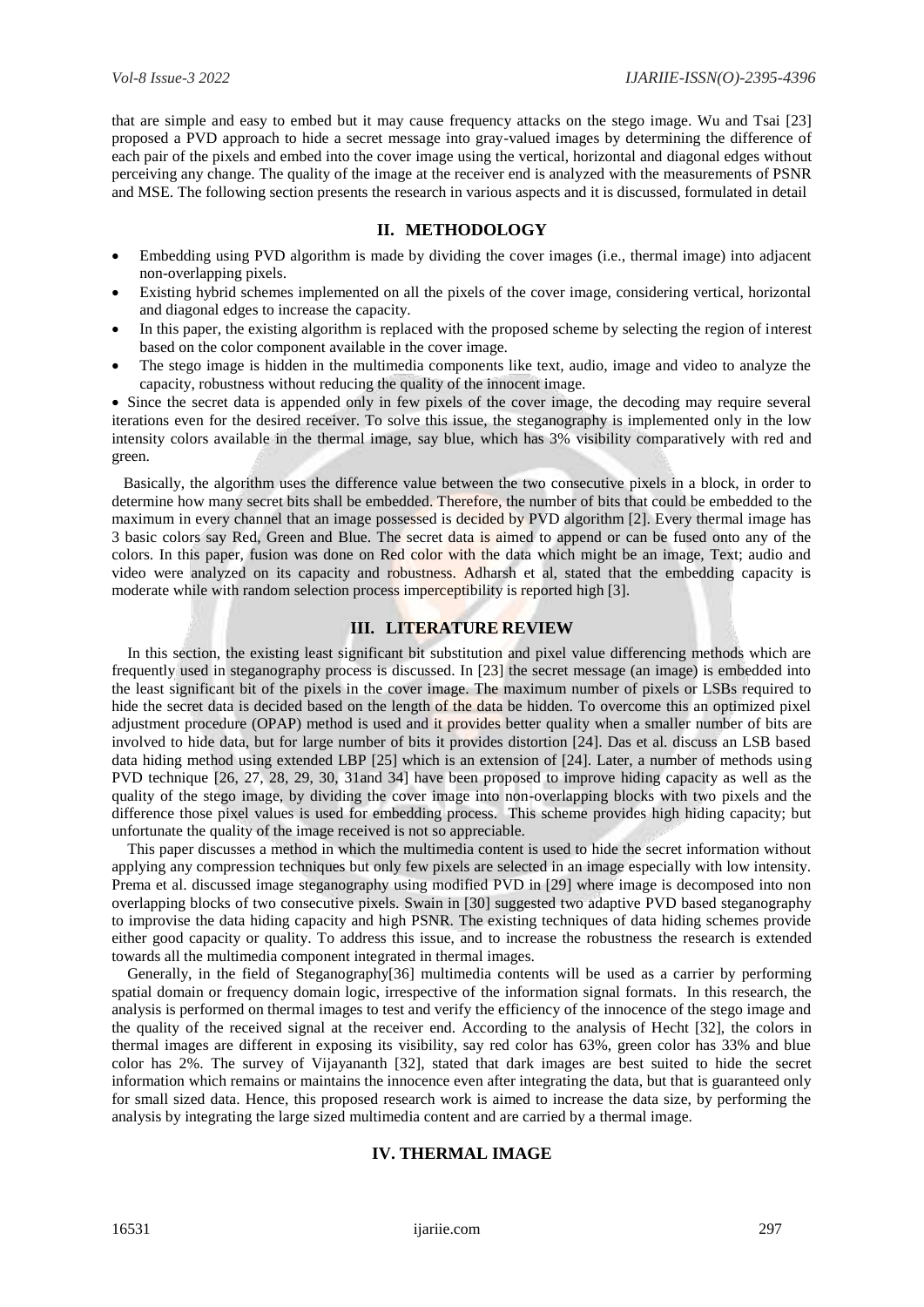Thermal imaging is the process of converting the radiated energy from any object into visible images that illustrates the spatial distribution of temperature differences in the image captured using a thermal camera. A minute difference existing between thermal and IR sensor camera is that the thermal camera is best to detect any object, whereas, during night vision IR sensor camera is best to recognize and identify the objects and its features like facial recognition and supports deep analysis. FLIR make pictures from heat, not from visible light. Heat and light are both parts of the electromagnetic spectrum, but a camera that scales the visible light can't read the thermal energy and vice versa.

Thermo graphic camera is used to capture thermal images using infrared radiation, whereas the normal images are captured by normal visible light cameras. The visible camera using light works in 450 nm to 750nm range [13]. The Infrared cameras work in as maximum as 14,000 nm. Thermal images are basically the display of the amount of energy radiated from an object, hence the temperature value is greater than zero for every parameter of the thermal image when the heat is emitted. The colors in the thermal image describe the various temperature level available in the following Fig 1.



Fig 1. Thermal image Temperature range

#### **V. PROPOSED METHODOLOGY**

 As a special case Thermal Images are processed in this work. The working principle of PVD [12] as explained above is implemented in thermal image and the characteristics of it is tabulated. First the implementation process is done in such a way that a text as an input is hidden in a thermal image and fused with visual image. Secondly, a visual image is fused with thermal image and visual image. Thirdly, an audio is converted to an image and hidden in a thermal image. Finally, fusion process is done between video files. Upon these analyses, the capacity of data could be hidden by increasing the size of the input data say text, image, audio and video. Also, the quality of the image is verified by applying them in different thermal image and calculating the PSNR and MSE [10][33] values obtained. The following Fig 2 shows the implementation model.



Fig. 2.Implementation Model

## **A.TEXT IN THERMAL IMAGE**

In the proposed text steganography method, text input is integrated to consistent sized image equal to the size of the cover image. The sample input text considered for the research is given below- "

Step 1: Input sequence or statement is taken.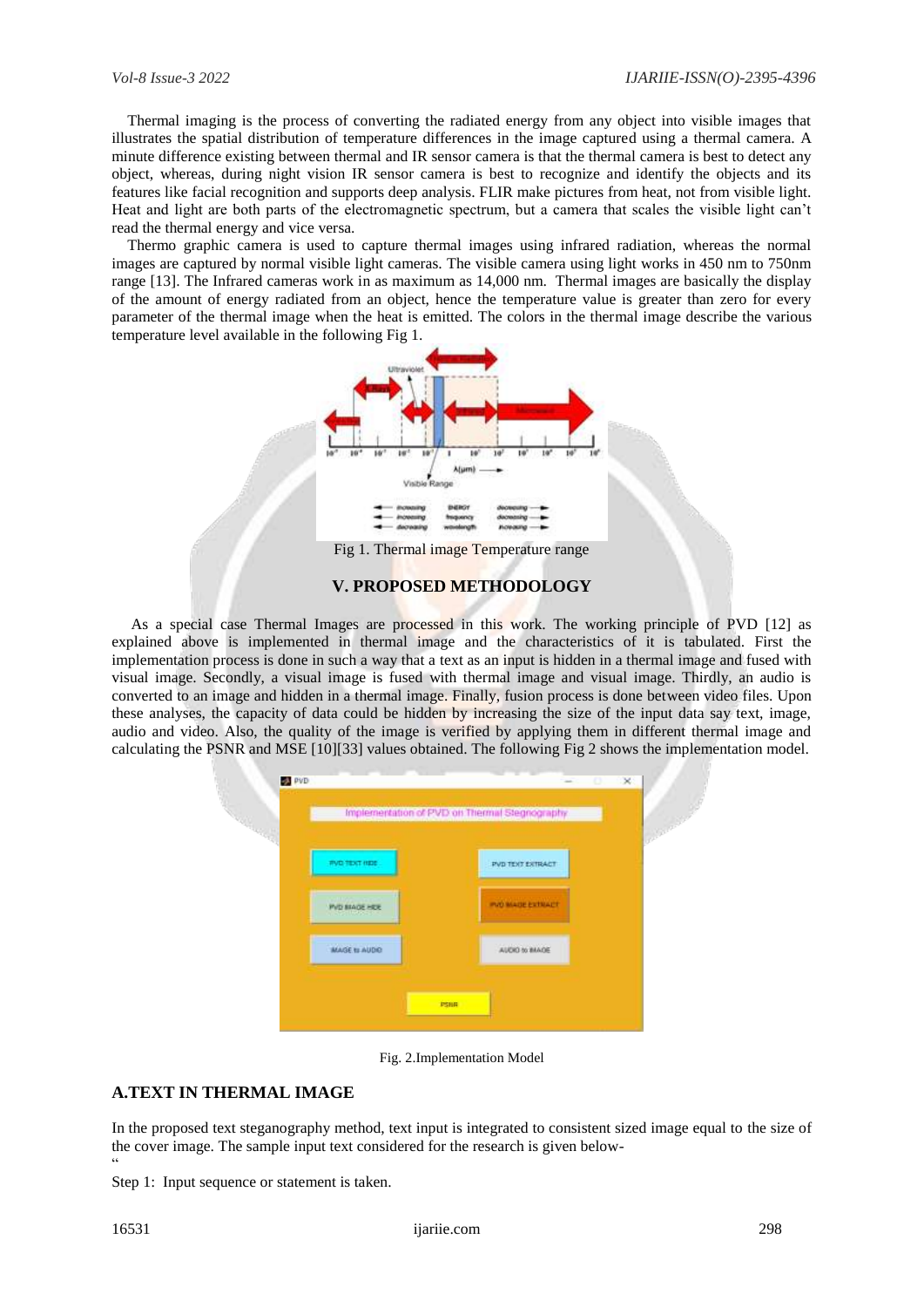Step 2: Each and every character in the statement including alphabets, numbers and special characters were considered as ASCII code.

Step 3: The obtained ASCII codes were converted to hexa decimal numbers.

Step 4: The hexa decimal numbers were converted to binary numbers (this can be done in step 3 - directly. from ASCII to binary)

Step 5: The binary numbers are segregated into 8-bit values as shown in in Fig 3, which is stored in image form, generally it can be stored in any convenient form is shown in Fig 4.

Step 6: The values stored in memory unit is called as an image file for further manipulation. The sample text of larger size, occupying large space in the image is chosen with a restriction that, the size should be  $1/3<sup>rd</sup>$  of the cover image, at least to provide best quality in the output file.

> > Fig 3. Binary values of the Text



Fig 4. Binary image

Description of the binary image shown in Fig 4,for the text input is given below.

- Image Color, Width, height: RGB (89, 145, 36)
- Binary Text Options: white
- Font Size: 20px
- Font: Roboto
- Font Style: Italic.
- Formt : PNG.

Since the text image [35] is composed from binary values, the impact on the carrier image is less and the innocence of the cover image is not broken in the stego image 1 as well. Analyzing the reason behind it was noticed that, the high intensity radiated energy (red color) is dominated in the carrier image.

A thermal image (cover image) is chosen as the carrier to hide the secret information within it. The pixel wise implementation using PVD algorithm with the input text image and the carrier image generates the **stego image**  shown in Fig 5.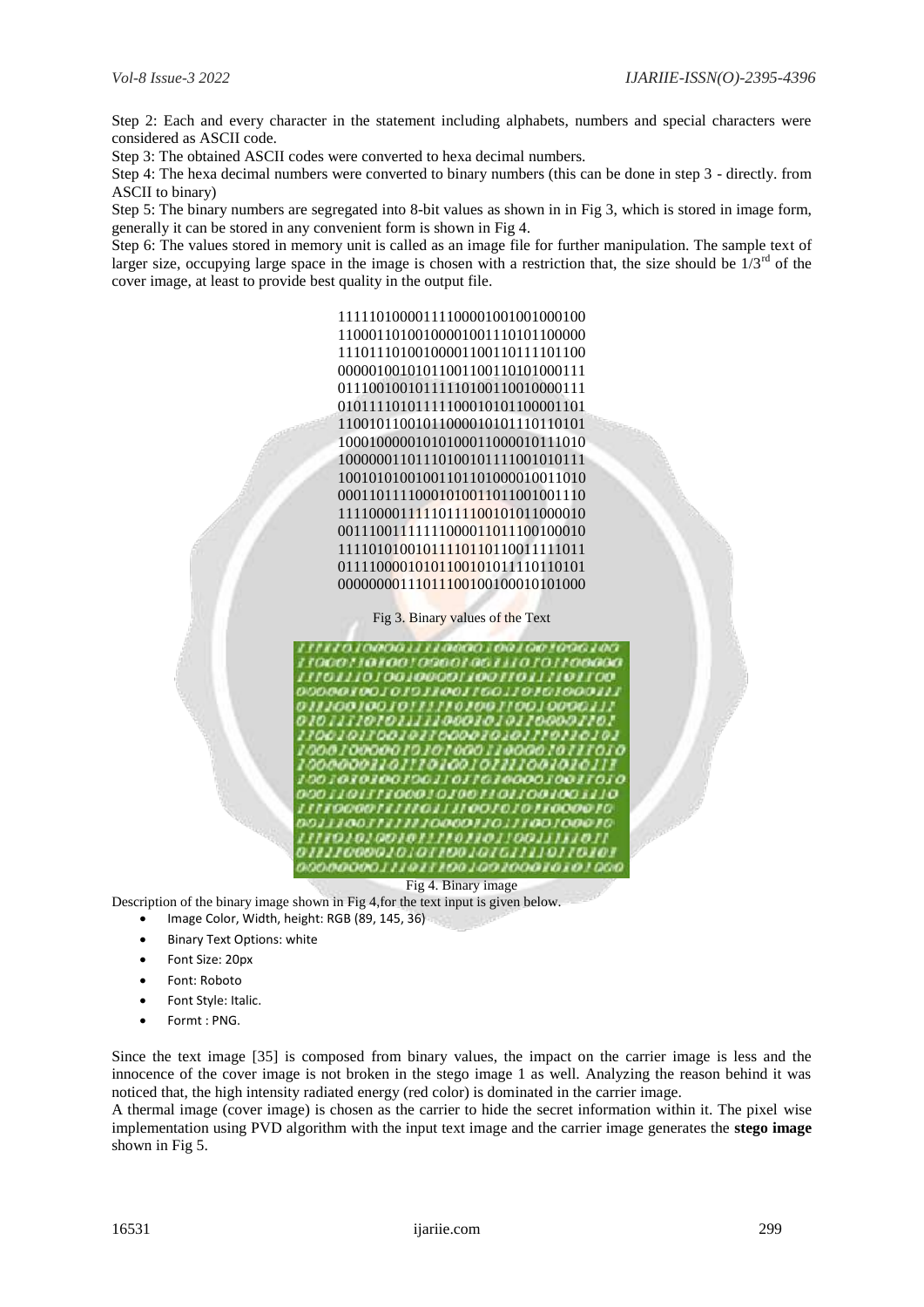

Fig 5. Thermal Image

Basically, the algorithm uses the difference value between the two consecutive pixels in a block. In order to determine how many secret bits shall be embedded or the number of bits that could be embedded to the maximum in every channel that an image possessed is decided by PVD algorithm [2]. Every thermal image has 3 basic colors say Red, Green and Blue. The intensity of red and green are much higher than the blue, hence changes made with difference value of neighborhood pixels will not be identified explicitly. The secret data is processed to append onto any of the colors, and the process is repeated for all the pixels throughout the image.



Fig 6. Stego image

#### $Text + Thermal Image = Stego Image 1$

Fusion of a visual image and a thermal image is performed by Spatial Domain Technique, and the principal component analysis algorithm is used for feature selection aids in comparing the input and database images [13]. In the receiver side the image received is decoded to extract the information without any data loss by using the inverse PVD algorithm applied at the transmitter side is shown in Fig 6.

The stego image quality and its efficiency are measured to prove its robustness using the PVD [11] algorithm is tabulated as in Table 1

|             |            | Visual Images | <b>Thermal Images</b><br>(0.2) |                             | Proposed<br>Methodol<br>ogy |
|-------------|------------|---------------|--------------------------------|-----------------------------|-----------------------------|
|             | <b>PVD</b> | Khodaei       | Generation                     | <b>MLSB</b>                 | <b>PVD</b><br>$^{+}$        |
|             | $^{+}$     | and           | Technique                      |                             | Thermal                     |
|             | <b>LSB</b> | Faez          |                                |                             | Image                       |
| <b>PSNR</b> | 42.37      | 41.21         | 49.412                         | 31.06                       | 48.7542                     |
| (0.2)       |            |               |                                | $\mathcal{D}_{\mathcal{L}}$ |                             |
| (0.4)       | 38.97      | 39.16         | 48.89                          | 31.70                       | 49.0149                     |
|             |            |               |                                | 9                           |                             |
| <b>MSE</b>  | 57.89      | 58.05         | 29.635                         | 60.07                       | 60.0845                     |
| (0.2)       |            |               |                                | 8                           |                             |
| (0.4)       | 52.09      | 50.89         | 31.65                          | 53.64                       | 62.8061                     |
|             |            |               |                                | 5                           |                             |

Table 1. Comparison of PVD with other technique

| Table 2. PSNR and MSE comparison of Various input images |  |  |  |  |  |
|----------------------------------------------------------|--|--|--|--|--|
|----------------------------------------------------------|--|--|--|--|--|

|     | <b>PSNR</b> | <b>MSE</b> |
|-----|-------------|------------|
| Bat | 31.062      | 48.7542    |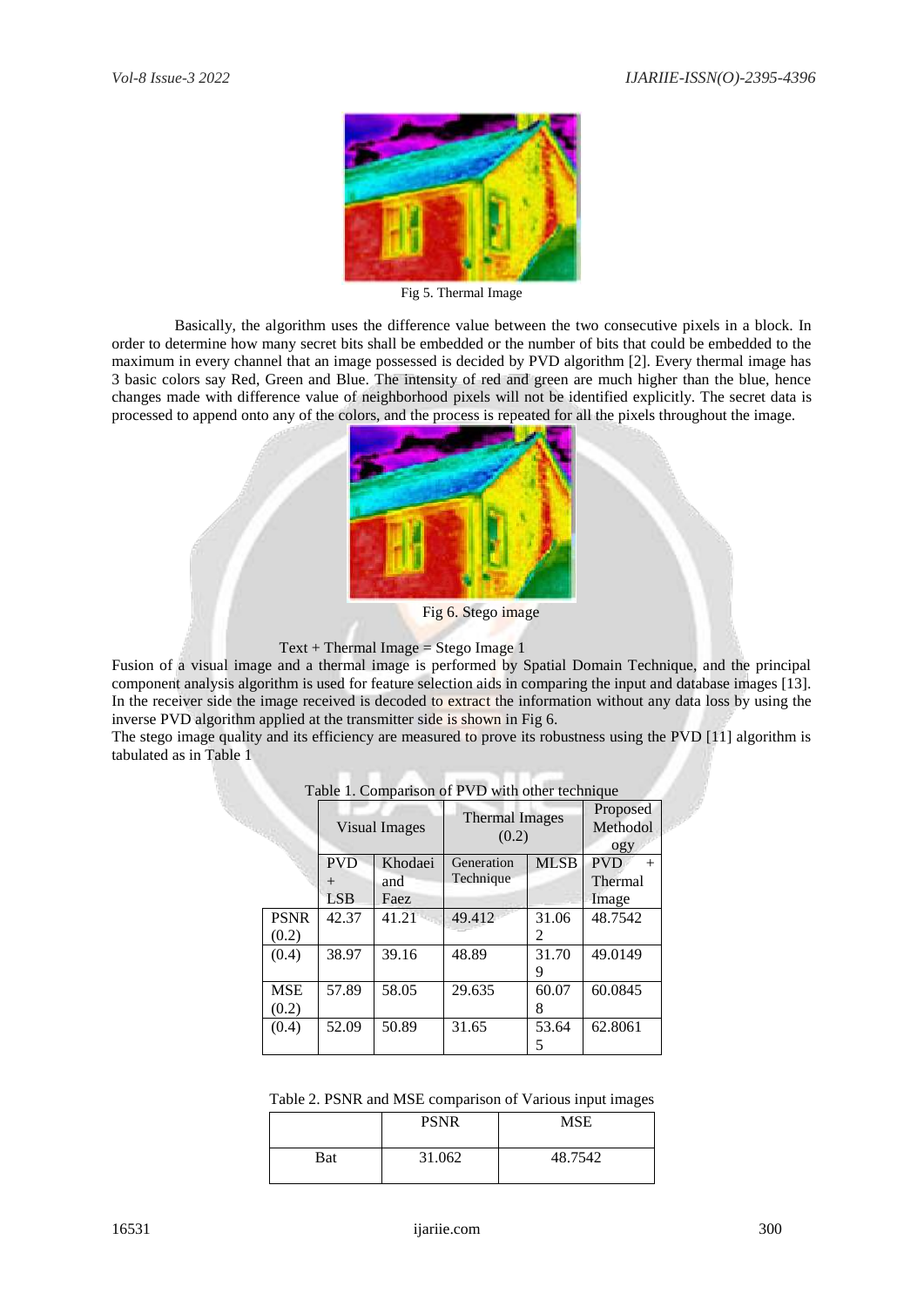| Cycle | 31.709 | 49.0149 |
|-------|--------|---------|
| House | 60.078 | 60.0845 |
| Car   | 53.645 | 52.8061 |

## **B. AUDIO IN THERMAL IMAGE.**

There are so many techniques for hiding data and alterations made in and as audio, are perceptually indiscernible [4]. Generally, data understood as ones and twos. But audio is understood as one-dimensional and image as two-dimensional files. In this research, a random audio signal of 16 bit-stream is converted to a decimal number of 8- or 16-bit representation, which in turn were converted to a binary value later on to an image file format, and fused with the cover image, and the same is converted back to an audio signal at the receiver end. The audio input of .mp3 format is taken as input and is processed to obtain bit wise sequence shown in Fig 7.



The audio file bitsare now a vector of binary values which are segregated as 8- bit representation and converted to an image as discussed text steganography, by understanding and altering the ones and zeros of the binary sequence of a sound file upon applying the following steps.

Step 1: Audio file of M4A Audio type of size 125.8KB is given as an input.

- Step 2: The one-dimensional audio file is converted to a two-dimensional image file.
- Step 3: The information signal is transformed to an8-bit integer and are segregated into a 4x4 matrix image.

Step 4: Converting the matrix into an image.

Step 5: Integrating the audio image with the thermal image using PVDalgorithm.

Step 6: Stego Image is generated and transmitted.

The Fig 8.a, shows the input visual image in which the audio data is aimed to fuse with, and the Fig 8.b, shows the thermal image in which the visual image will be fused to hide the existence of the secret data within it.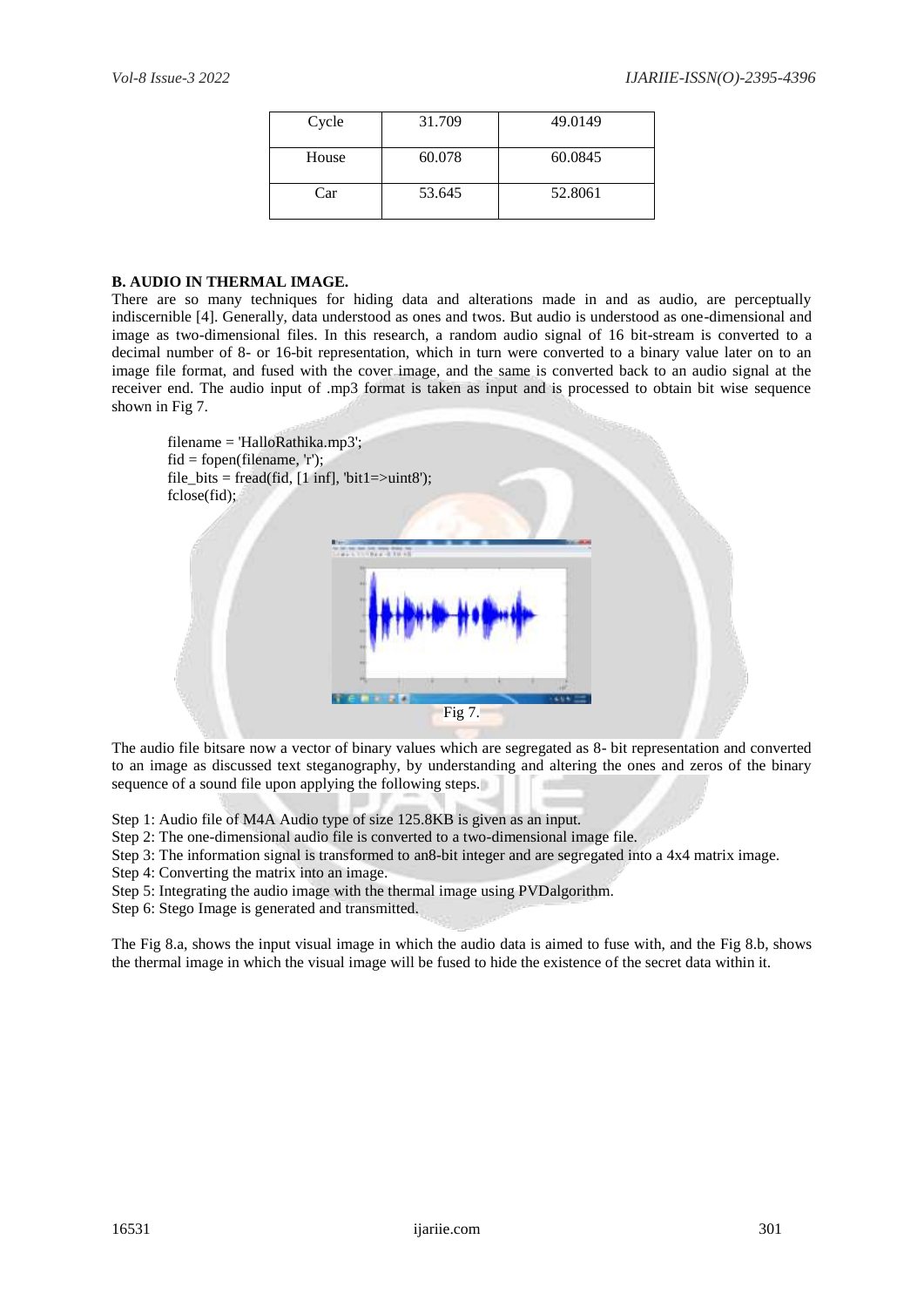

Fig 8.a. Visual Image without Audio Information



Fig8.b. Thermal Image used (1,1 – Bat, 1,2- Cycle; 2,1 – House; 2,2 – Car)

 The above steps were carried out in the reverse manner to decode the data using PVD algorithm. The Audio Steganography [9] dealt here has a constraint that the size of the audio file used less compared to the size of the cover image. Vijayananth et al, analyzed the audio steganography of equal size using LSB technique and ended with a complete damaged output file of a monochrome image file that explicitly declared the existence of the information with in it. Since the mechanism of PVD algorithm can produce large capacity by arranging the difference of four pixels of the binary audio image using horizontal, vertical and diagonal of every block into the pixels of the cover image. Hence, audio signal of different sizes and types were tried in order to determine the maximum possible size that could be integrated into a thermal image of standard size shown in Fig 8. This has been a challenge in this research, to select a thermal image of size less than the audio file, so that the fusion process may not provide any clue for the existence of the information hidden.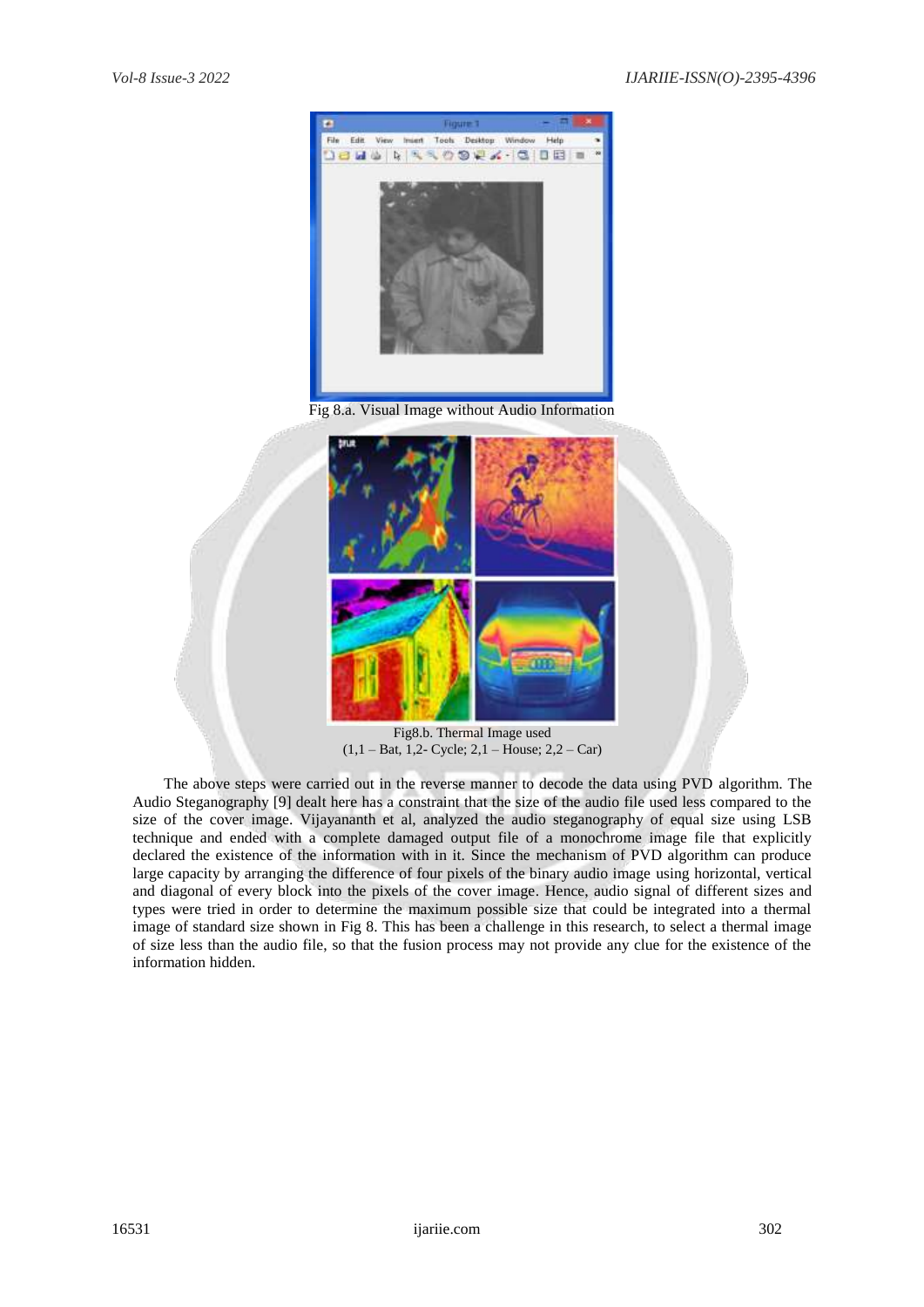|    | lent tuty                                                               |
|----|-------------------------------------------------------------------------|
|    | <b>Sourt 64th</b>                                                       |
|    | <b>INVE OZ</b>                                                          |
| ı  | wiginal + collimatic C Wresh for Seriou Principal and Maler (IIII and ) |
|    | (etrat - cd.imas) Cunerishing-ship system (the him illing it            |
| ł. | int partingly ingles                                                    |
| 1  | me = naty, min( (lap) - lap) ** 2.)                                     |
| I  | print (961 - 414)                                                       |
| ï  | $If$ $A A = B$                                                          |
| 3Ì | Non IN                                                                  |
| U. | <b>PDD NX + 251.8</b>                                                   |
| u  | veters 28.9 mith.login(PDIC) NA / mith.spt(me))                         |
| Ü  |                                                                         |
| μ  | digite (original, contrast)                                             |
| y, | prieti visit - 14                                                       |
|    |                                                                         |

Fig 9. Audio output

Filename = 'HalloRathika.mp3'; Outfid = fopen(filename, 'w'); fwrite(outfid, file\_bits, 'bit1'); fclose(outfid);

 The other end will now have a copy of the mp3 file, which can be played through whatever mp3 player the other end has. When the coefficients are selected randomly, it provides more security by itself, since only receiver and the transmitter have the key to access as agreed [5]. The process of conversion is basically done to understand by converting the audio [7] file to an image is binary values or numerical. Later those bits are understood by the system as an image shown in Fig 9 and Stego image output in Fig 10..



Fig 10. Stego Image

Else, the PSNR value will be inappropriate which may lead to worst fusion process resulting in very low trust worth process.



Fig 11. PSNR and MSE of Audio Steganography

 Hence, the size of the file matters for Audio Steganography and Video Steganography [8]. The efficiency of the output audio file is tabulated in Fig 11.While integrating the audio binary image, it is identified some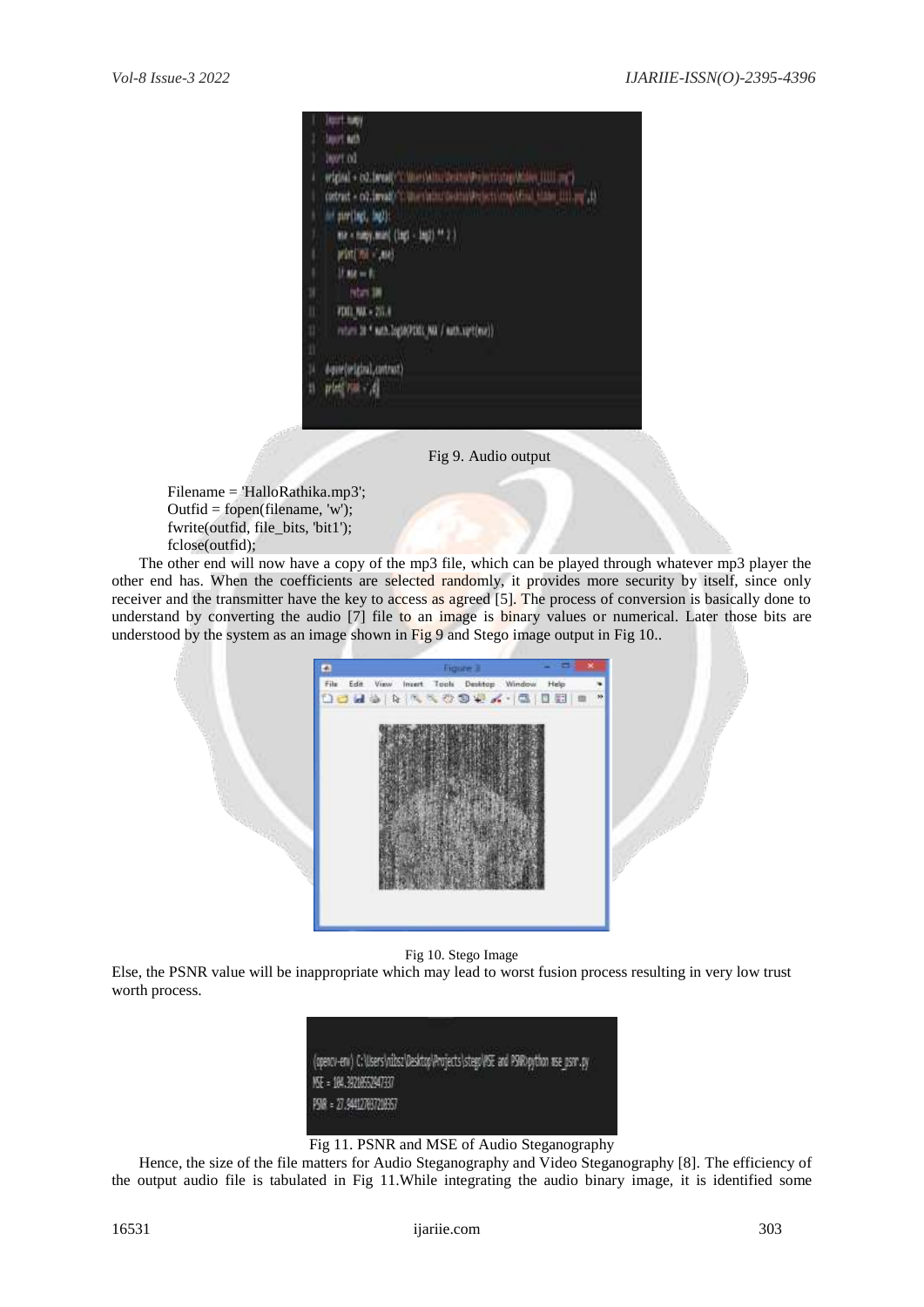external noise also got mixed within it resulting with the noticeable changes in the binary values and in turn the innocence of the information image gets damaged. Hence, filtering the noise from the audio signal plays a vital role in general.

## **C.VIDEO IN IMAGE.**

Video file is the collection of number of frames. The Fig 12, shows the GUI the front end of the proposed research work on video steganography. Input Video file are segregated in to number of frames and fused with the cover video file. Fig 13 shows the steps to extract video output.



Fig 12. Video Steganography

 In this research, video file of both input and cover, fused in a way like, the first frame of input file is fused with the first frame of the cover video and this process is continued for rest of the frames of the both to generate a stego video file. The result of the fusion process of the video Steganography is given in the following Figs 13 & 14.



 The thermal image used to guarantee the ownership is shown in Fig 13. The given image is used as a logo and are fused with the original video file using the PVD algorithm. Hence the originality of the file holding the secret data is not collapsed much.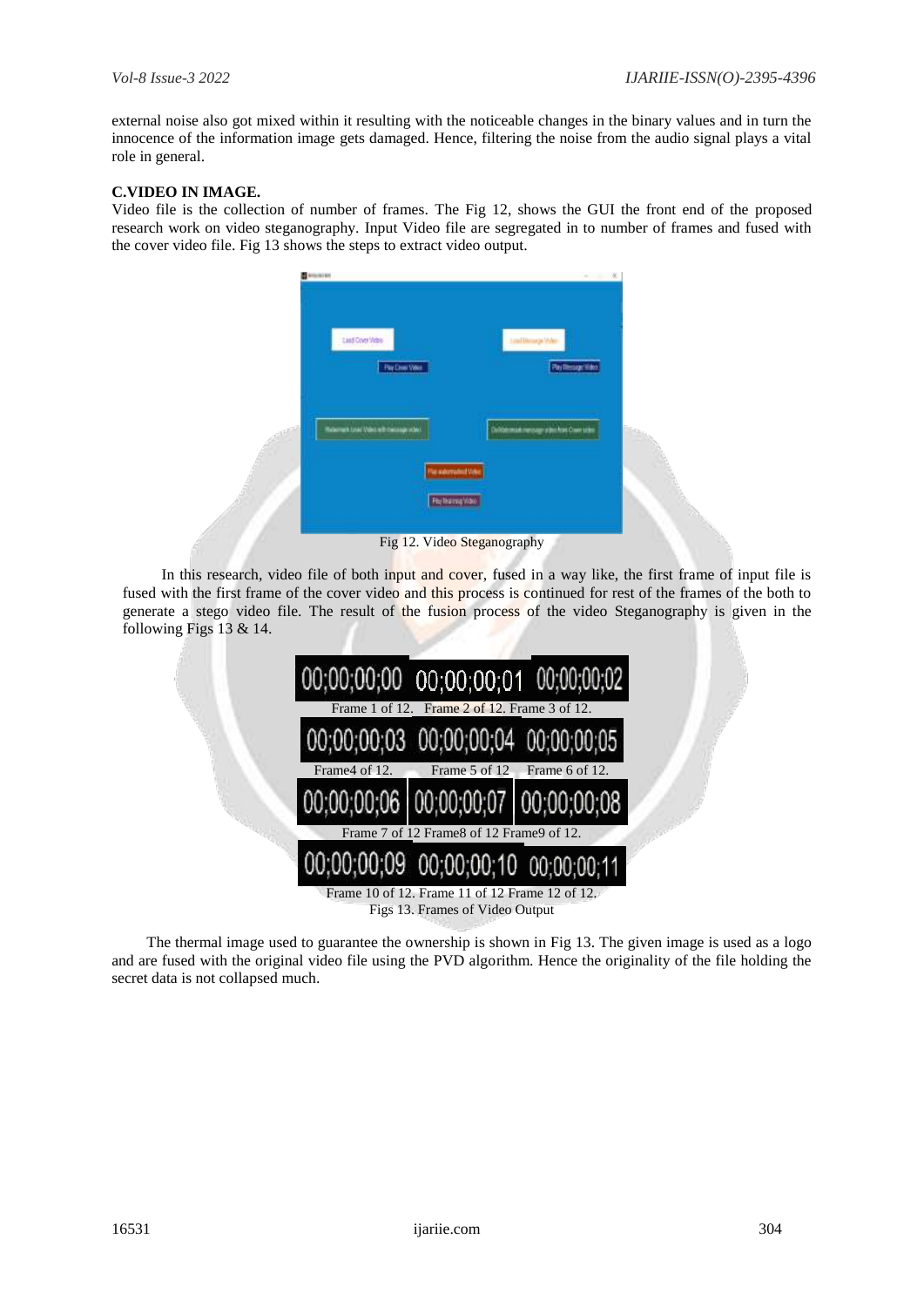

Fig 14. Thermal image used for Video Steganography

 The thermal image can be fused using standard Least significant Bit algorithm to receive the stego video content at the receiver end with far better PSNR, but in this research it was decided to watermark only in few frames of the video file instead of all the frames, and only in those selected frames the logo thermal image is fused using PVD algorithm.Initially, the original video file of 1800 frames are selected to append the secret content. Secondly, few frames (say 12 as in this research) were picked from the total count for steganalysis process. The selected files were numbered from 1 to N. Most importantly the frames that were extracted from the video file depending the number of frames available as the secret video file. The secret file after embed with the logo is fused in to the cover video to generate the stego-video file, as shown in Fig. 15.



Frame 10 of1800 Frame11of 1800Frame 12of1800 Figs 15. Pictures of Video Steganography

 A video file is normally a continuous running image. Human visual perception resembles it as video file, over here is a video file of running time for twelve seconds is taken as the cover video file and the thermal logo image is fused in the information video file using PVD algorithm, with the same working principle as explained above. The twelve frames of the cover file are fused with the twelve frames of the informative file and the resultant watermarked stego video file is saved as directed.This watermarked video file is integrated with the original video file. When thousands of frames are played it is a bit tough job to identify the twelve frames where stego-data is invisibly hidden. The thermal image is used as a logo to authenticate the owner's copyright. The extracted frames holding the secret data is segregated as shown in Fig 14. The stored file could be extracted so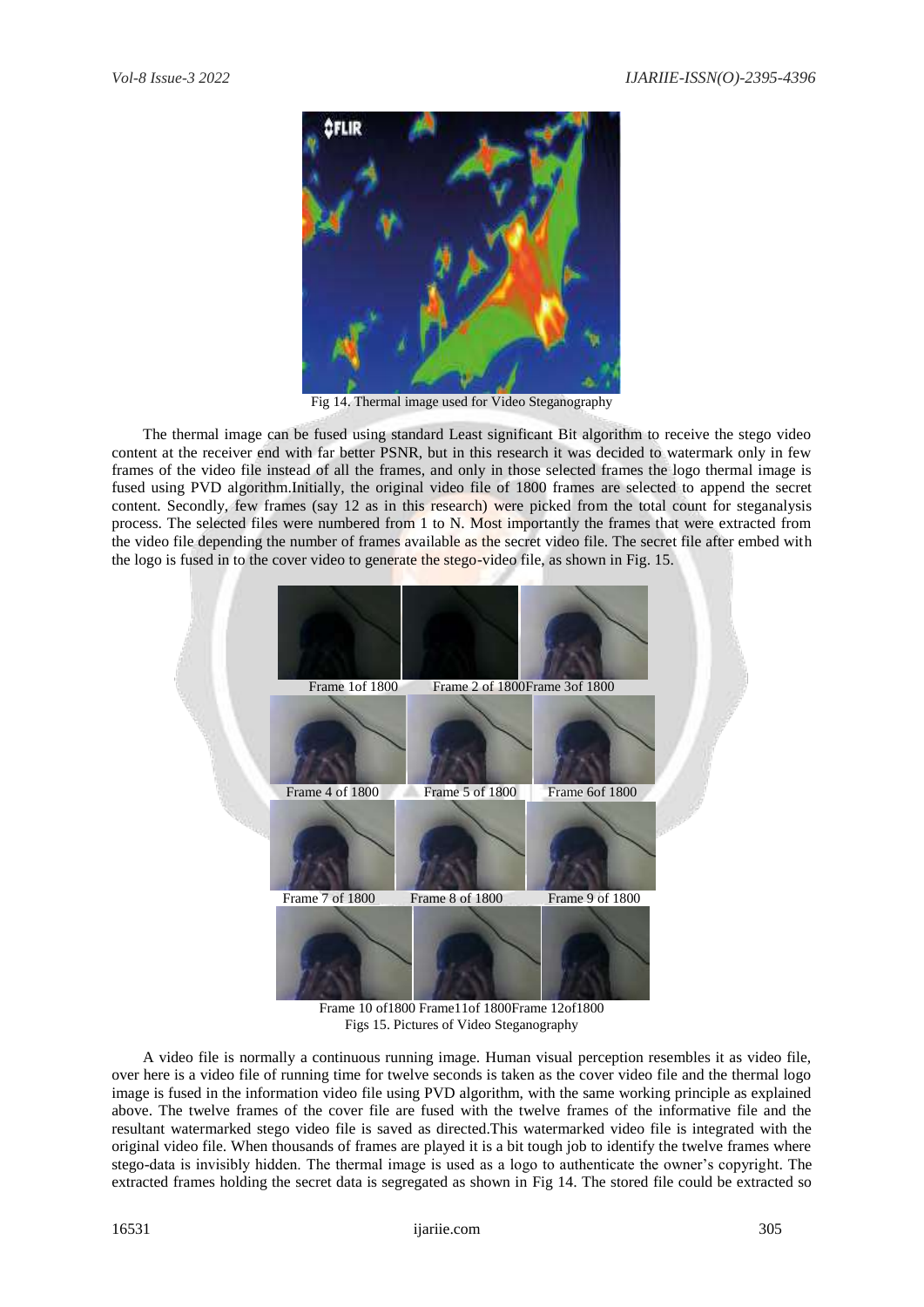that the data can be retrieved in the receiver side. This fusion process could be entertained for n x n resolution of data to n x n cover file. The PSNR measured for the sample taken is tabulated below in which the research provides satisfactory analysis on this technique and are more suitable to hide the data more efficiently irrespective of the size of the cover file, the size of the data file can be modified.

# **VI.RESULTS AND ANALYSIS**

The results obtained from Stenographic analysis of multimedia content using PVD technique on thermal images is presented below in the Table 5, highlighting the Payload, PSNR details of cover and thermal images. The chart with the payload, and PSNR for the cover image and thermal image is given in the Table 5 and in the Fig 16.a to 16.c.

Table.5. PSNR and Pay load comparison

| Image    | PayLoad<br>(Bpp) | <b>PSNR</b><br>(Cover Image) | <b>PSNR</b><br>(Thermal Image) |
|----------|------------------|------------------------------|--------------------------------|
| Lena     | 4.708            | 41.283                       | 36.79                          |
| Baboon   | 5.262            | 38.052                       | 35.48                          |
| Airplane | 4.469            | 40.964                       | 36.05                          |





**Fig 16.c. PSNR of Thermal Image**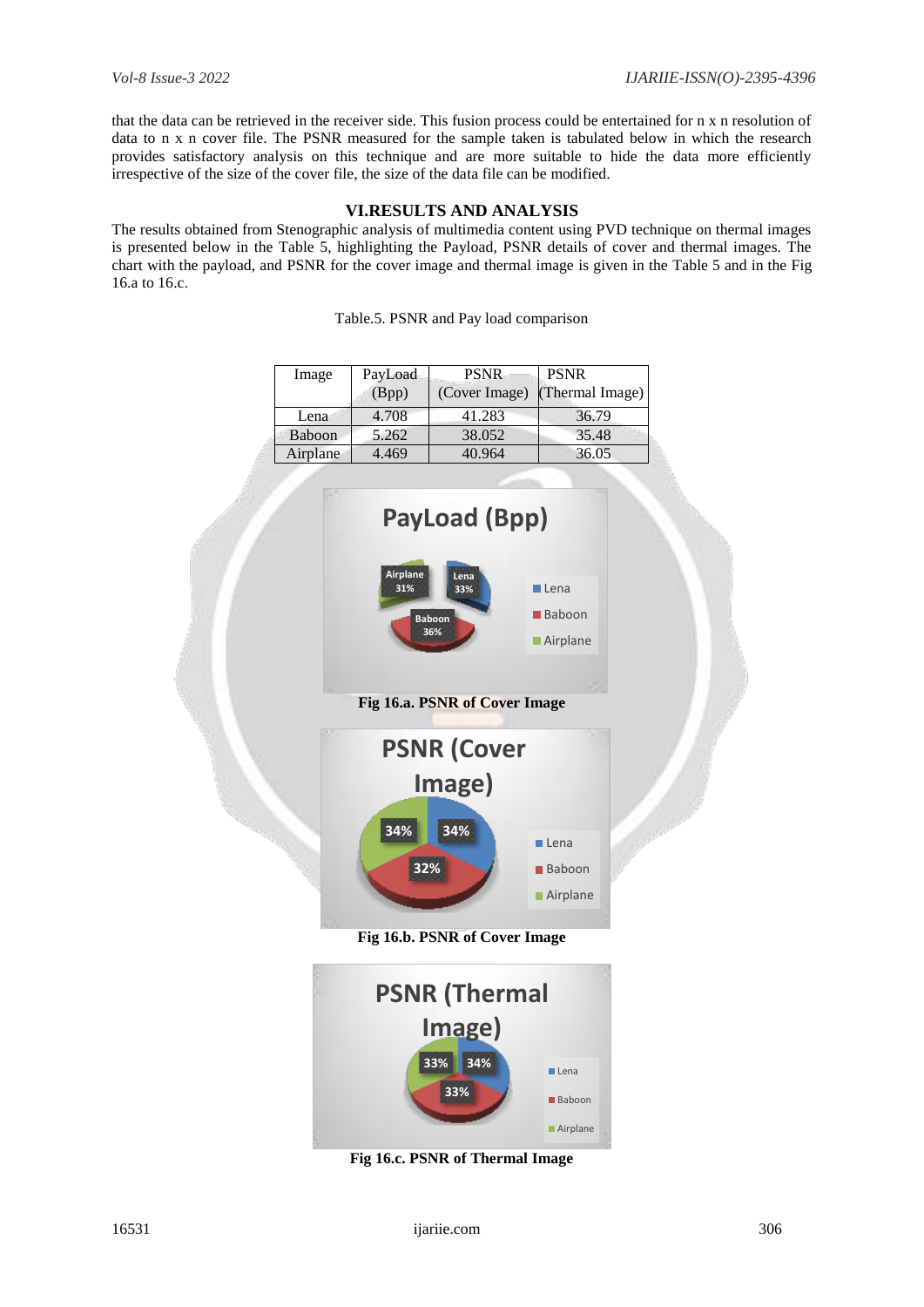# **VII. CONCLUSION**

Steganography analysis using PVD algorithm in this research was estimated and identified that the input data hidden in a thermal image effectively produces highly efficient and opaque outputs at the transmitter side and safe retrieval at the receiver end without much loss of data, except for the audio steganography. The efficiency is analyzed with other inputs like image, text and a video file and formulated that, the noise reduction algorithm or high filter could be incorporated to increase the efficiency of the audio steganography. This also depicts the possible amount of information that could be hidden in an image, text and in the video file is comparatively high with respect to the audio, since its size is invariably increasing with the length of the audio. The PSNR and MSE of the resultant for all the obtained signals in the receiver end are found to be more efficient while implementing in thermal image, especially in maintaining the innocence of the image holding the data. This analysis could be further improvised for different filters on better algorithms for audio steganography.

## **VIII. REFERENCES**

[1] Amirtharajan. R, Sandeep Kumar Behera, Motamarri Abhilash Swarup, Mohamed Ashfaaq K and John Bosco Balaguru Rayappan, Colour Guided Colour Image Steganography, Universal Journal of Computer Science and Engineering Technology, 2010, 1(1), pp.16-23.

[2] Young-Ran Park, Hyun-Ho Kang, Sang-Uk Shin, and Ki-Ryong Kwon, An Image Steganography Using Pixel Characteristics Y. Hao et al. (Eds.): CIS 2005, Part II, Springer-Verlag Berlin Heidelberg LNAI 3802, (2005), pp.581– 588.

[3] Adharsh.D, Vignesh.V ,Amirtharajan.R, and John Bosco Balaguru.R, -PVD Blend with Pixel Indicator - OPAP Composite for High Fidelity Steganography, IJCA October edition 2010.

[4] Jeyaram P, Ranganatha H R and Anupama H S, "Information Hiding using Audio Steganography – A Survey", The International Journal of Multimedia and Its Applications (IJMA), 2011, Vol.3, No.3, pp.86- 96.

[5] Jayasudha.S, "Integer Wavelet Transform Based Steganograhic Method using OPA Algorithm", International Journal of Engineering and Science, 2012, Vol.2, Issue 4, pp.31-35.

[6] Osama Hosam, Nadhir Ben Halima, "Adaptive block-based pixel value differencing steganography",Security and communication networks, Security Comm. Networks 2016; 9: pp.5036–5050. [7] VajihehSabetia, ShadrokhSamavia, Mojtaba Mahdavia, Shahram Shiranib, "Steganalysis of Embedding in Difference of Image Pixel Pairs by Neural Network, January 2009, Volume 1, Number 1, pp. 17–26.

[8] Tyagi, R. Roy and Changder. S, "HighCapacity Image Steganography Based on Pixel Value Differencing and Pixel Value Sum," International Conference on Advances in Computing and Communication Engineering, Dehradun, 2015, pp.488-493.

[9] Namrata Singh, "Survey Paper on Steganography", International Referred Journal of Engineering and Science (IRJES), 2017, Volume 6, Issue 1, pp.68-71.

[10] Sabeti.V, Samavi.S, Mahdavi.M and Shirani.S, "Steganalysis of Pixel-Value Differencing Steganographic Method, " IEEE Pacific Rim Conference on Communications, Computers and signal Processing, 2007, pp. 292-295.

[11] Chin-Feng Lee, Jau-Ji Shen, Kuan-Ting Lin, "The Study of Steganographic Algorithms Based on Pixel Value Difference", Advances in Intelligent Information Hiding and Multimedia Signal Processing, Smart Innovation, Systems and Technologies, Nov, 2016, Vol 1, pp.21-23.

[12] H. -. Wu, N. -. Wu, C. -. Tsai and M. -. Hwang, "Image steganographic scheme based on pixel-value differencing and LSB replacement methods," IEE Proceedings - Vision, Image and Signal Processing, Oct. 2005, vol. 152, no. 5, pp. 611-615.

[13] Vijay Ananth, Thangadurai. N, "Face Recognition using Fusion of Thermal and Visual Images", 2<sup>nd</sup> International Conference on Computer Applications, 2012, pp 1-6

[14] Rathika. S, Dr.Gayathri.R, "Steganography in High Intensity Pixel of a Thermal Image Using Barcode Encoder Technique", International journal of recent technology and Engineering, Sep 2019, Vol. 8, Issue 3, pp.6787-6789.

[15] Malik A, Singh S, Kumar R (2018) Recovery based high-capacity reversible data hiding scheme using even-odd embedding. Multimedia Tools Appl 77(12):15803–15827

[16] Samayveer Singh, "Adaptive PVD and LSB based high-capacity data hiding scheme", Multimedia Tools and Application, Mar 2020, pp. 1-23.

[17] Alrehily A, Thayananthan V (2018) Computer Security and Software Watermarking Based on Returnoriented Programming. Int Journal ComputNetw Inf Secur 10(5):28–36

[18] Kumar R, Chand S, Singh S (2018) An improved histogram-shifting-imitated reversible data hiding based on HVS